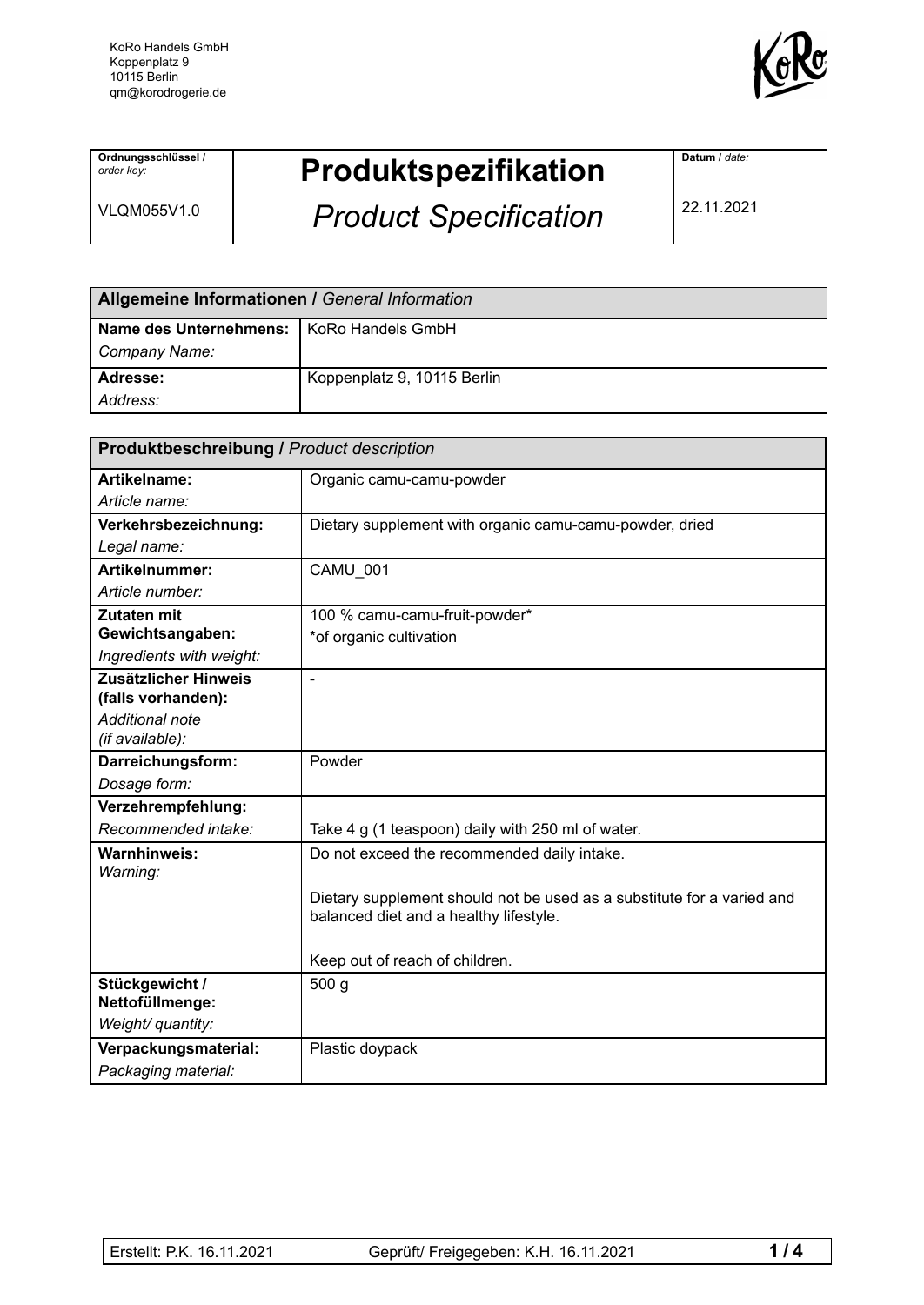

| Produktbeschreibung / Product description                      |                                                                                                                                                                                                                                                                                                                                                                             |
|----------------------------------------------------------------|-----------------------------------------------------------------------------------------------------------------------------------------------------------------------------------------------------------------------------------------------------------------------------------------------------------------------------------------------------------------------------|
| <b>Besondere</b><br>Eigenschaften:<br>Special characteristics: | x bio /organic (Öko-Kontrollstelle / organic control body: PL-EKO-07)<br>Agriculture: $\Box$ EU x non-EU $\Box$ EU/ non-EU<br>$\Box$ fairtrade / fairtrade<br>x vegan / vegan<br>x vegetarisch / vegetarian<br>$\Box$ glutenfrei / glutenfree<br>laktosefrei / lactose-free<br>$\Box$ ohne Zuckerzusatz <sup>1</sup> / without added sugar <sup>1</sup><br>andere / others: |

*<sup>1</sup> kann von Natur aus Zucker enthalten / may contain sugar naturally*

| Sensorische Beschreibung / Sensorical description |                                         |  |
|---------------------------------------------------|-----------------------------------------|--|
| <b>Aussehen/Farbe:</b>                            | <b>Brown</b>                            |  |
| Appearance/ Colour:                               |                                         |  |
| Geschmack:                                        | Characteristic, without foreign flavour |  |
| Flavour:                                          |                                         |  |
| Geruch:                                           | Typical, without foreign odour          |  |
| Odour:                                            |                                         |  |
| Konsistenz:                                       | Powder                                  |  |
| Texture:                                          |                                         |  |

| Charakteristische Inhaltsstoffe pro Tagesdosis I Characteristic ingredients per daily portion: |                         |          |
|------------------------------------------------------------------------------------------------|-------------------------|----------|
| Inhaltsstoff / ingredient                                                                      | <b>Menge / Quantity</b> | $%$ NRV* |
|                                                                                                | $in$ $mg$               |          |
| Camu-camu-fruit-powder                                                                         | 4000 mg                 | $***$    |
| of which Vitamin C                                                                             | 180 mg                  | 225 %    |
|                                                                                                |                         |          |
|                                                                                                |                         |          |
|                                                                                                |                         |          |

**\* % Nährstoffbezugswerte (NRV), gemäß VO (EU) Nr. 1169/2011**

*\* % Nutrient Reference Values (NRV), according to VO (EU) No. 1169/2011*

**\*\* Keine Nährstoffbezugswerte bekannt**

*\*\* No known Nutrient Reference Values*

| Lagerung und Haltbarkeit / Storage and Shelf Life |                                                      |  |
|---------------------------------------------------|------------------------------------------------------|--|
| Optimale                                          | Store in a cool and dry place, protected from light. |  |
| Lagerungsbedingungen:                             |                                                      |  |
| Storage recommendations:                          |                                                      |  |
| <b>Mindesthaltbarkeit:</b>                        | 24 months                                            |  |
| <b>Expected shelf life:</b>                       |                                                      |  |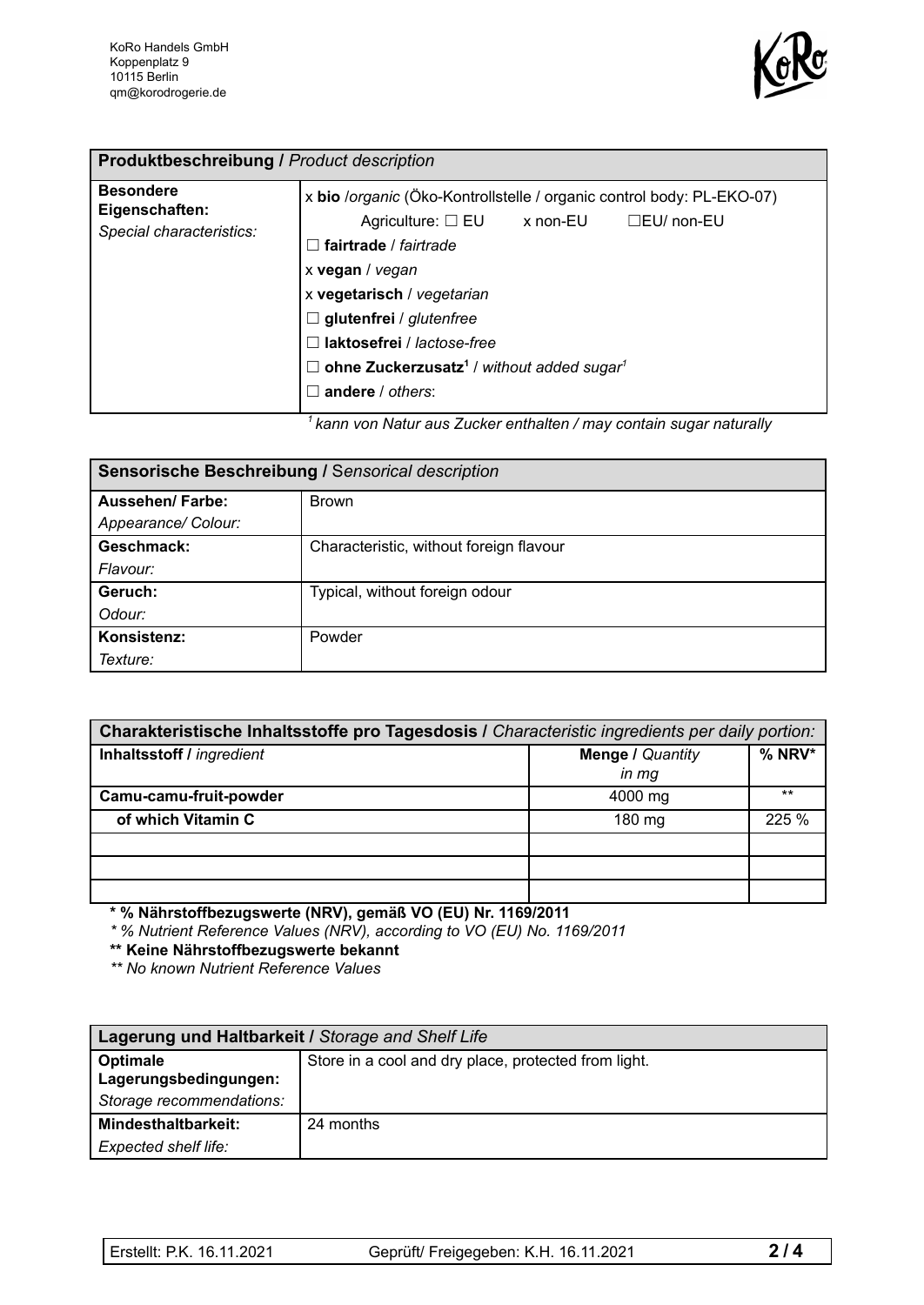

## **Allergenkennzeichnung gemäß LMIV 1169 / 2011 /** *Allergen Declaration according to EU Regulation 1169 / 2011*

**Legende:** *Key*

- **a. Allergen ist in der Rezeptur enthalten /** *Allergen contained in recipe*
- **b. Risiko der Kreuzkontamination ist möglich /** *Possible risk of cross contamination*
- **c. Allergen ist in der Rezeptur nicht enthalten /** *Allergen not contained in recipe*

|                                                                     | a            | $\mathbf b$    | C              |
|---------------------------------------------------------------------|--------------|----------------|----------------|
| Glutenhaltiges Getreide / gluten-containing cereals                 | П            | X              |                |
| Krustentiere / Crustaceans:                                         | П            |                | X              |
| Ei / Egg                                                            | П            |                | X              |
| Fisch / Fish                                                        | $\Box$       | . I            | X              |
| Soja / Soy                                                          | □            | X              | $\blacksquare$ |
| Milch (Laktose) / Milk (lactose)                                    | П            | $\blacksquare$ | X              |
| Erdnüsse / Peanuts                                                  | П            |                | X              |
| Andere Schalenfrüchte <sup>2</sup> / Other edible nuts <sup>2</sup> | П            | X              | . I            |
| Sellerie / Celery                                                   | П            | - 1            | X              |
| <b>Senf / Mustard</b>                                               | П            | $\mathbf{I}$   | X              |
| Sesam / Sesame                                                      | П            | X              |                |
| Schwefeldioxid und Sulphite / Sulphur dioxide                       | П            |                | X              |
| Lupinen / Lupin                                                     | П            |                | X              |
| <b>Weichtiere / Molluscs</b>                                        | $\mathbf{L}$ |                | X              |

**<sup>2</sup> Mandeln /** *Almonds***, Haselnüsse /** *Hazelnuts***, Walnüsse /** *Walnuts***, Cashewnüsse /** *Cashews***, Pecannüsse,** *Pecans,* **Paranüsse /** *Brazil nuts***, Pistazien /** *Pistachios***, Macadamianüsse /** *Macadamia nuts*